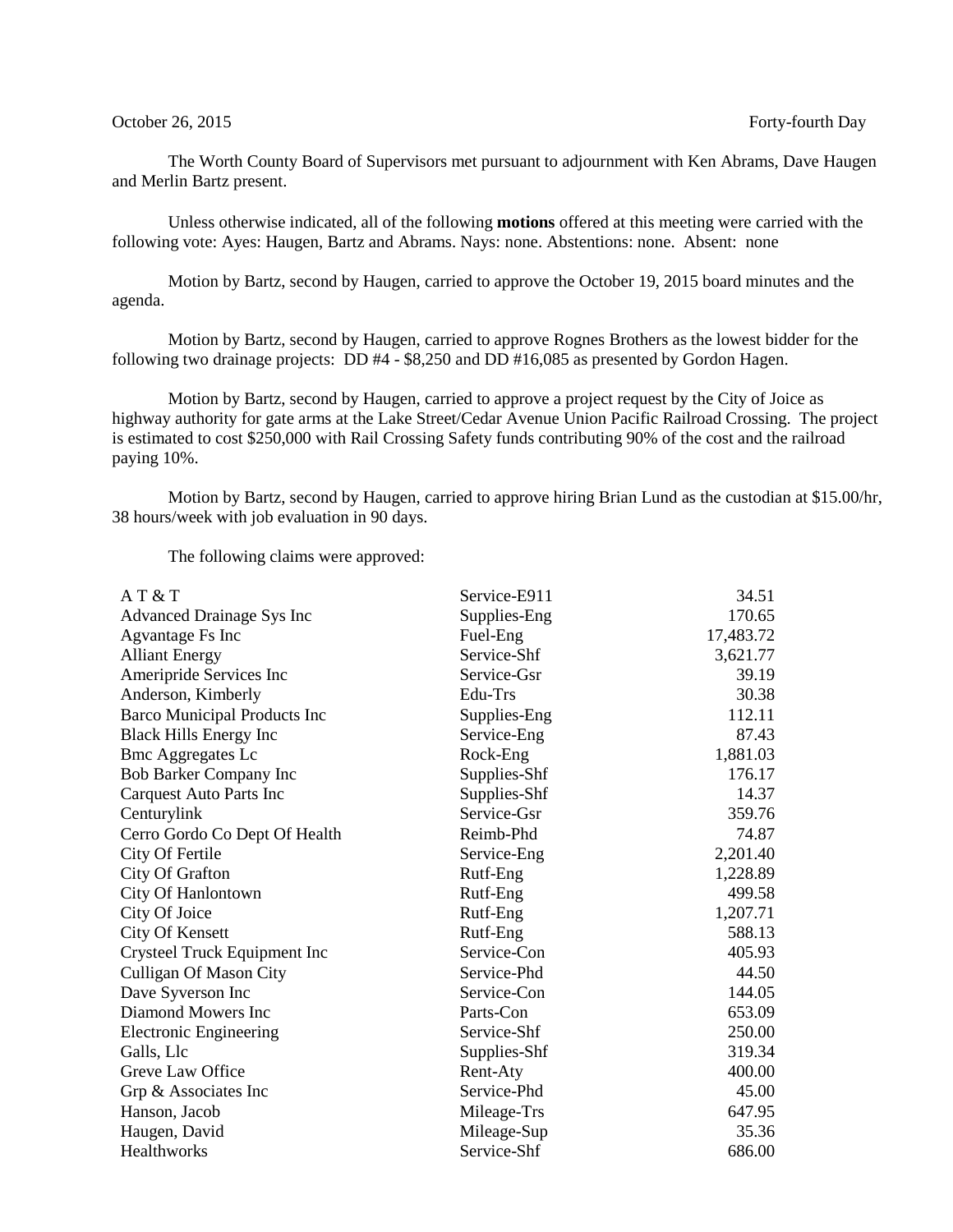| <b>Heartland Asphalt Inc</b>    | Supplies-Eng                        | 1,933.30  |
|---------------------------------|-------------------------------------|-----------|
| <b>Heartland Power Coop</b>     | Service-Eng                         | 189.69    |
| Heiken, David                   | Supplies-Eng                        | 1,063.00  |
| Hengesteg, Stephanie            | Edu-Trs                             | 173.89    |
| Henry M. Adkins & Son Inc.      | Service-Aud                         | 3,881.96  |
| Huber Supply Co Inc             | Supplies-Con                        | 120.27    |
| Ia Dept Of Natural Resources    | Permits-San                         | 125.00    |
| Ia Secretary Of State           | Fees-Shf                            | 55.00     |
| Ia Workforce Development        | Unempl-Ins                          | 2,130.15  |
| Icap                            | Service-Ins                         | 283.80    |
| Imwca                           | Wk Comp Adj-Ins                     | 8,768.00  |
| Ip Pathways                     | Service-Dap                         | 39,529.48 |
| <b>Isac</b>                     | Dues-Sup                            | 275.00    |
| Isac Group Health               | Health Ins Prem                     | 62,298.00 |
| Iscta                           | Edu-Trs                             | 50.00     |
| Joe's Collision & Performance   | Service-Shf                         | 65.81     |
| Jorgensen, Amy                  | Edu-Trs                             | 21.70     |
| Knudtson, Kirby                 | Service-Shf                         | 356.14    |
| Kriss Premium Products Inc      | Supplies-Gsr                        | 642.16    |
| <b>Lawson Products Inc</b>      | Supplies-Eng                        | 323.56    |
| Lestrud, Scott                  | Reimb-Eng                           | 26.69     |
| Lexisnexis                      | Service-Aty                         | 50.00     |
| <b>Manly Junction Signal</b>    | Service-Eng                         | 1,003.77  |
| Marco Inc                       | Service-Shf                         | 61.73     |
| Mark's Tractor Inc              | Parts-Con                           | 198.60    |
| Martin Marietta Materials Inc   | Rock-Eng                            | 278.26    |
| Mc Clure Engineering Co         | Project-Ndp                         | 9,725.00  |
| Mc Kesson Medical Surgical Inc  | Supplies-Phd                        | 377.60    |
| Mc Sorley, David L              | Service-Phd                         | 2,499.50  |
| Mediacom                        | Service-Gsr                         | 42.67     |
| Myli, Diane                     |                                     | 14.35     |
| Nacctfo                         | Mileage-Phd<br>Dues-Trs             | 75.00     |
|                                 |                                     |           |
| Niacog<br>Northwood Anchor Inc  | Service-Tra                         | 459.97    |
|                                 | Service-Eng                         | 1,247.54  |
| Northwood Lumber                | Supplies-Con                        | 374.53    |
| Northwood True Value            | Supplies-Phd                        | 792.19    |
| Olsen, Laurie                   | Supplies-Aud                        | 107.92    |
| Olson, Teresa                   | Mileage-Rec                         | 437.77    |
| Overhead Door Co Of Mason City  | Service-Eng                         | 126.40    |
| Paetec                          | Service-Eng                         | 14.62     |
| Peopleservice Inc               | Service-San                         | 14,472.00 |
| Peterson Excavating & Drainage  | Service-Cap                         | 900.00    |
| <b>Pinnacle Quality Insight</b> | Service-Phd                         | 150.00    |
| Plunkett's Pest Control Inc     | Service-Gsr                         | 50.00     |
| Prazak, Edie                    | Mileage-Phd                         | 204.00    |
| Reinhart Food Service Llc       | Supplies-Shf                        | 427.77    |
| Rognes Bros Excavating Inc      | $\sim$ 5.00 Dd 17 Lat 2 Tile Reapir | 3,128.96  |
| Rohne, Joel                     | Mileage-It/Gis                      | 160.16    |
| Smith, Matt                     | Exp-Con                             | 53.80     |
| <b>Staples Credit Plan</b>      | Supplies-Phd                        | 64.67     |
| State Hygienic Laboratory       | Service-Con                         | 121.50    |
| <b>Superior Lamp</b>            | Supplies-Eng                        | 1,389.33  |
| The Schneider Corporation       | Service-Dap                         | 180.00    |